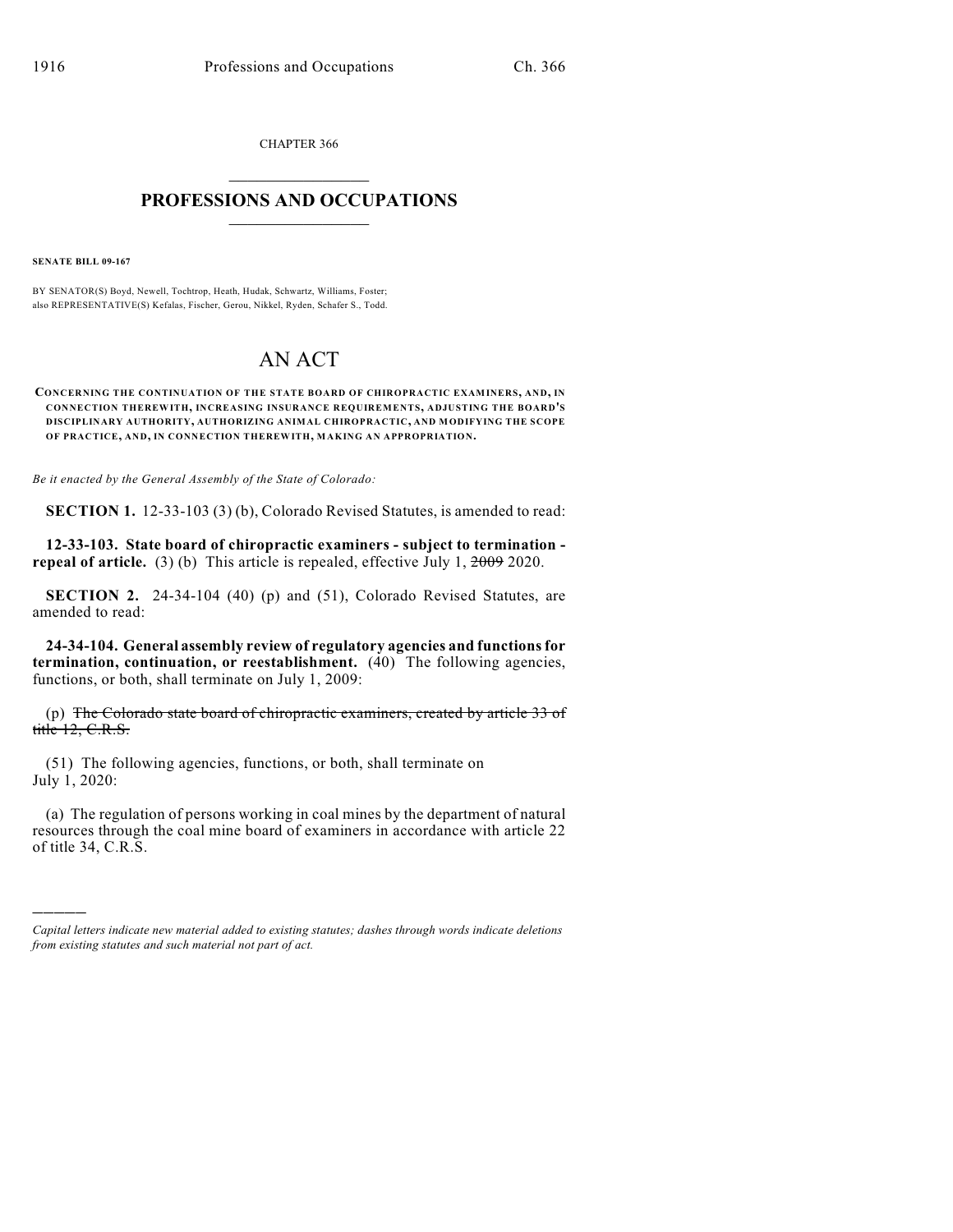(e) THE COLORADO STATE BOARD OF CHIROPRACTIC EXAMINERS, CREATED BY ARTICLE 33 OF TITLE 12, C.R.S.

**SECTION 3.** 12-33-116.5 (1) (a), Colorado Revised Statutes, is amended to read:

**12-33-116.5. Professional liability insurance required.** (1) (a) It is unlawful for any person to practice chiropractic within this state unless the person purchases and maintains professional liability insurance in an amount not less than one THREE hundred thousand dollars per claim with an aggregate liability limit for all claims during the year of three hundred thousand ONE MILLION dollars.

**SECTION 4.** 12-33-117 (1), Colorado Revised Statutes, is amended BY THE ADDITION OF A NEW PARAGRAPH to read:

**12-33-117. Discipline of licensees - letters of admonition, suspension, revocation, denial, and probation - grounds.** (1) Upon any of the following grounds, the board may issue a letter of admonition to a licensee or may revoke, suspend, deny, refuse to renew, or impose conditions on such licensee's license:

(ff) FAILING TO RESPOND TO A BOARD-GENERATED COMPLAINT LETTER.

**SECTION 5.** 12-33-103 (1), Colorado Revised Statutes, is amended to read:

**12-33-103. State board of chiropractic examiners - subject to termination repeal of article.** (1) There is hereby created a Colorado state board of chiropractic examiners, referred to in this article as the "board", consisting of five members who are citizens of the United States, four of whom shall have practiced chiropractic in the state of Colorado for five years prior to their appointment and one of whom shall be appointed from the public at large. The governor shall appoint members of the board as follows: One for a five-year term, one for a four-year term, one for a three-year term, one for a two-year term, and one for a one-year term. At the expiration of the term of each board member, a member shall be appointed by the governor for a term of four years. Any board member may be removed by the governor for misconduct, incompetence, or neglect of duty. No member shall serve more than two consecutive terms.

**SECTION 6.** 12-33-102 (1) and (1.5), Colorado Revised Statutes, are amended, and the said 12-33-102 is further amended BY THE ADDITION OF THE FOLLOWING NEW SUBSECTIONS, to read:

**12-33-102. Definitions.** As used in this article, unless the context otherwise requires:

(1) "Chiropractic" means that branch of the healing arts which is based on the premise that disease is attributable to the abnormal functioning of the human nervous system. It includes the diagnosing and analyzing of human ailments and seeks the elimination of the abnormal functioning of the human nervous system by the adjustment or manipulation, by hand, of the articulations and adjacent tissue of the human body, particularly the spinal column, and the usage as indicated of procedures which facilitate and make the adjustment or manipulation more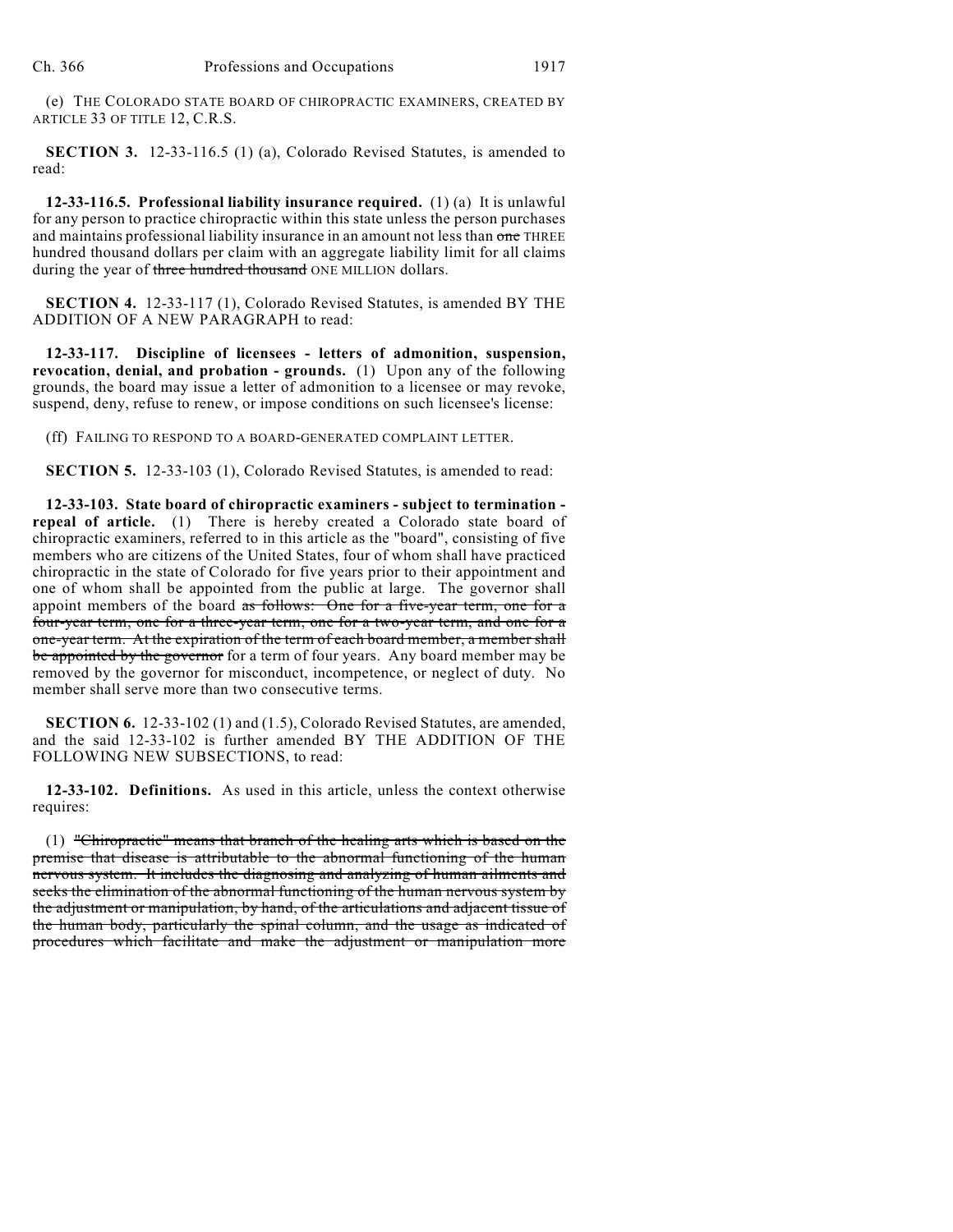1918 Professions and Occupations Ch. 366

effective, and the use of sanitary, hygienic, nutritional, and physical remedial measures necessary to such practice. "Chiropractic" includes the use of venipuncture for diagnostic purposes. "Chiropractic" does not include colonic irrigation therapy. "Chiropractic" includes treatment by acupuncture when performed by an appropriately trained chiropractor as determined by the Colorado state board of chiropractic examiners. Nothing in this section shall apply to persons using acupuncture not licensed by the board "ACUPUNCTURE" MEANS THE PUNCTURE OF THE SKIN WITH FINE NEEDLES FOR DIAGNOSTIC AND THERAPEUTIC PURPOSES.

(1.3) (a) "ANIMAL CHIROPRACTIC" MEANS DIAGNOSING AND TREATING ANIMAL VERTEBRAL SUBLUXATION THROUGH CHIROPRACTIC ADJUSTMENT OF THE SPINE OR EXTREMITY ARTICULATIONS OF FULLY AWAKE DOGS AND HORSES. THE CHIROPRACTIC ADJUSTMENT MAY BE PERFORMED ONLY WITH THE HANDS OR WITH THE USE OF A HAND-HELD LOW-FORCE MECHANICAL ADJUSTING DEVICE FUNCTIONALLY EQUIVALENT TO THE DEVICE KNOWN AS AN ACTIVATOR; ALL OTHER EQUIPMENT IS PROHIBITED.

(b) "ANIMAL CHIROPRACTIC" DOES NOT INCLUDE:

(I) PERFORMING VETERINARY MEDICAL CARE AND DIAGNOSIS;

(II) PERFORMING SURGERY;

(III) DISPENSING OR ADMINISTERING MEDICATIONS, DIETARY OR NUTRITIONAL SUPPLEMENTS, HERBS, ESSENCES, NUTRACEUTICAL PRODUCTS, OR ANYTHING ELSE SUPPLIED ORALLY, RECTALLY, BY INHALATION, BY INJECTION, OR TOPICALLY EXCEPT TOPICALLY APPLIED HEAT OR COLD;

(IV) GENERATING RADIOGRAPHIC IMAGES OR PERFORMING IMAGING PROCEDURES, INCLUDING THERMOGRAPHY;

(V) PERFORMING ACUPUNCTURE, OR ANY TREATMENT ACTIVITY OTHER THAN CHIROPRACTIC ADJUSTMENT;

(VI) PROVIDING MAGNETIC OR OTHER NONMANUAL TREATMENT TECHNIQUES, COLONICS, COLORED-LIGHT THERAPY, HOMEOPATHY, RADIONICS, OR VITAMIN THERAPY;

(VII) VENIPUNCTURE;

(VIII) MAKING DIAGNOSES BY METHODS SUCH AS LIVE CELL ANALYSIS, PENDULUM DIVINING, IRIDOLOGY, HAIR ANALYSIS, NUTRITIONAL DEFICIENCY QUESTIONNAIRES, HERBAL CRYSTALLIZATION ANALYSIS, OR FOOD ALLERGY TESTING.

(1.5) "Acupuncture" means the puncture of the skin with fine needles for diagnostic and therapeutic purposes "ANIMAL VERTEBRAL SUBLUXATION" MEANS A LESION OR DYSFUNCTION IN A JOINT OR MOTION SEGMENT IN WHICH ALIGNMENT, MOVEMENT INTEGRITY, OR PHYSIOLOGICAL FUNCTION ARE ALTERED, ALTHOUGH CONTACT BETWEEN JOINT SURFACES REMAINS INTACT, WHICH MAY INFLUENCE BIOMECHANICAL AND NEURAL INTEGRITY. DIAGNOSIS OF ANIMAL VERTEBRAL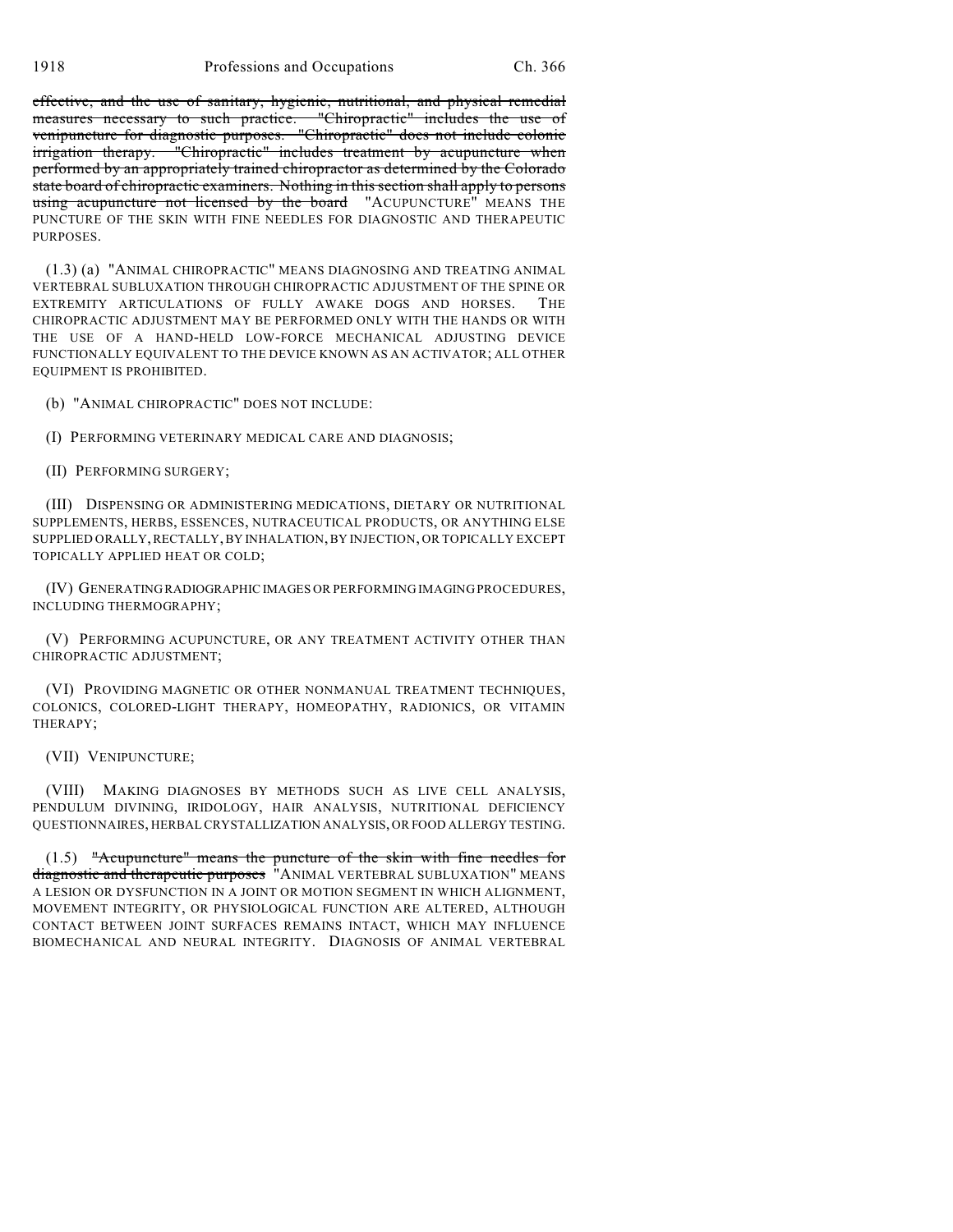SUBLUXATION TYPICALLY INVOLVES EVALUATION OF GAIT AND RADIOGRAPHS, AND STATIC AND MOTION PALPATION TECHNIQUES THAT ARE USED TO IDENTIFY JOINT DYSFUNCTION. DIAGNOSIS OF ANIMAL VERTEBRAL SUBLUXATION DOES NOT INCLUDE METHODS SUCH AS APPLIED KINESIOLOGY, REFLEXOLOGY, PENDULUM DIVINING, OR THERMOGRAPHY.

(1.7) "CHIROPRACTIC" MEANS THAT BRANCH OF THE HEALING ARTS THAT IS BASED ON THE PREMISE THAT DISEASE IS ATTRIBUTABLE TO THE ABNORMAL FUNCTIONING OF THE HUMAN NERVOUS SYSTEM. IT INCLUDES THE DIAGNOSING AND ANALYZING OF HUMAN AILMENTS AND SEEKS THE ELIMINATION OF THE ABNORMAL FUNCTIONING OF THE HUMAN NERVOUS SYSTEM BY THE ADJUSTMENT OR MANIPULATION, BY HAND OR INSTRUMENT, OF THE ARTICULATIONS AND ADJACENT TISSUE OF THE HUMAN BODY, PARTICULARLY THE SPINAL COLUMN, AND THE USE AS INDICATED OF PROCEDURES THAT FACILITATE THE ADJUSTMENT OR MANIPULATION AND MAKE IT MORE EFFECTIVE AND THE USE OF SANITARY, HYGIENIC, NUTRITIONAL, AND PHYSICAL REMEDIAL MEASURES FOR THE PROMOTION, MAINTENANCE, AND RESTORATION OF HEALTH, THE PREVENTION OF DISEASE, AND THE TREATMENT OF HUMAN AILMENTS. "CHIROPRACTIC" INCLUDES THE USE OF VENIPUNCTURE FOR DIAGNOSTIC PURPOSES. "CHIROPRACTIC" DOES NOT INCLUDE COLONIC IRRIGATION THERAPY. "CHIROPRACTIC" INCLUDES TREATMENT BY ACUPUNCTURE WHEN PERFORMED BY AN APPROPRIATELY TRAINED CHIROPRACTOR AS DETERMINED BY THE COLORADO STATE BOARD OF CHIROPRACTIC EXAMINERS. NOTHING IN THIS SECTION SHALL APPLY TO PERSONS USING ACUPUNCTURE NOT LICENSED BY THE BOARD.

(5) "VETERINARY MEDICAL CLEARANCE" MEANS THAT A VETERINARIAN LICENSED UNDER ARTICLE 64 OF THIS TITLE HAS EXAMINED AN ANIMAL PATIENT, HAS PROVIDED A DIAGNOSIS OR DIFFERENTIAL DIAGNOSIS IF APPROPRIATE, AND HAS PROVIDED WRITTEN CLEARANCE, WHICH MAY BE TRANSMITTED ELECTRONICALLY, FOR ANIMAL CHIROPRACTIC. THE VETERINARY MEDICAL CLEARANCE SHALL PRECEDE THE COMMENCEMENT OF ANIMAL CHIROPRACTIC TREATMENT AND MAY CONTAIN LIMITATIONS ON THE SCOPE, DATE OF INITIATION, AND DURATION OF CHIROPRACTIC TREATMENT. ONCE A VETERINARY MEDICAL CLEARANCE HAS BEEN RECEIVED, THE CHIROPRACTOR IS RESPONSIBLE FOR DEVELOPING THE PLAN OF CARE FOR THE ANIMAL PATIENT'S ANIMAL CHIROPRACTIC.

**SECTION 7.** 12-33-117 (1.5), Colorado Revised Statutes, is amended to read:

**12-33-117. Discipline of licensees - letters of admonition, suspension, revocation, denial, and probation - grounds - fines - guidelines.** (1.5) In lieu of a suspension of a license, the board may impose a fine not to exceed ten IN ADDITION TO ANY OTHER PENALTY THAT MAY BE IMPOSED PURSUANT TO THIS SECTION, A CHIROPRACTOR VIOLATING ANY PROVISION OF THIS ARTICLE OR ANY RULE PROMULGATED PURSUANT TO THIS ARTICLE MAY BE FINED NO LESS THAN ONE thousand dollars FOR A FIRST VIOLATION PROVEN BY THE BOARD, UP TO THREE THOUSAND DOLLARS FOR A SECOND VIOLATION PROVEN BY THE BOARD, AND UP TO FIVE THOUSAND DOLLARS FOR A THIRD OR SUBSEQUENT VIOLATION PROVEN BY THE BOARD. THE BOARD SHALL ESTABLISH GUIDELINES FOR THE IMPOSITION OF SUCH FINES. All fines collected pursuant to this subsection (1.5) shall be transferred to the state treasurer, who shall credit such moneys to the general fund.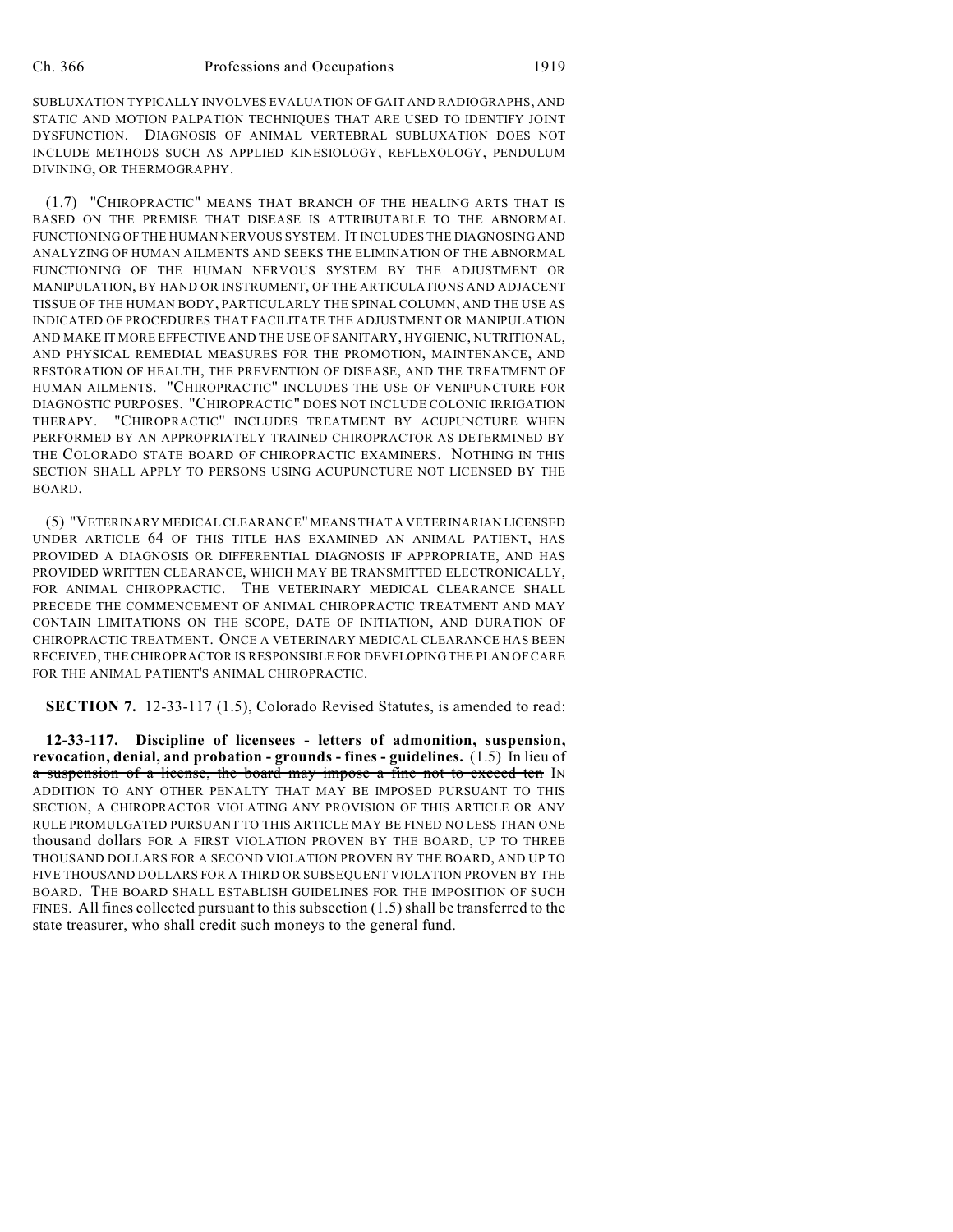**SECTION 8.** 12-33-120, Colorado Revised Statutes, is amended to read:

**12-33-120. Unauthorized practice - penalties - exemption.** (1) EXCEPT AS SPECIFIED IN SUBSECTION (2) OF THIS SECTION, any person who practices or offers or attempts to practice chiropractic without an active license issued under this article commits a class 2 misdemeanor and shall be punished as provided in section 18-1.3-501, C.R.S., for the first offense, and, for the second or any subsequent offense, the person commits a class 6 felony and shall be punished as provided in section 18-1.3-401, C.R.S.

(2) A CHIROPRACTOR WHO LAWFULLY PRACTICES CHIROPRACTIC IN ANOTHER STATE OR TERRITORY AND WHOSE LICENSE IS IN GOOD STANDING IN SUCH OTHER STATE OR TERRITORY MAY PRACTICE CHIROPRACTIC IN THIS STATE FOR THE LIMITED PURPOSE OF TREATING MEMBERS, COACHES, AND STAFF OF A VISITING SPORTS TEAM WHILE IN COLORADO WITHOUT HAVING A LICENSE ISSUED PURSUANT TO THIS ARTICLE. AN UNLICENSED CHIROPRACTOR PRACTICING PURSUANT TO THIS SUBSECTION (2) SHALL NOT:

(a) PRACTICE IN COLORADO MORE THAN TEN DAYS IN A TWELVE-MONTH PERIOD;

(b) ENTER COLORADO TO PRACTICE MORE THAN THREE TIMES IN A TWELVE-MONTH PERIOD; OR

(c) HOLD HIMSELF OR HERSELF OUT AS A CHIROPRACTOR TO OR PRACTICE CHIROPRACTIC WITH MEMBERS OF THE GENERAL PUBLIC.

**SECTION 9.** Part 1 of article 33 of title 12, Colorado Revised Statutes, is amended BY THE ADDITION OF THE FOLLOWING NEW SECTIONS to read:

**12-33-127. Animal chiropractic - registration - qualifications - continuing education - collaboration with veterinarian - discipline - title restriction - rules.** (1) (a) A LICENSED CHIROPRACTOR WHO IS REGISTERED UNDER THIS SECTION IS AUTHORIZED TO PERFORM ANIMAL CHIROPRACTIC WHEN SUCH CHIROPRACTIC DIAGNOSIS AND TREATMENT IS CONSISTENT WITH THE SCOPE OF PRACTICE FOR CHIROPRACTORS AND THE ANIMAL HAS BEEN PROVIDED A VETERINARY MEDICAL CLEARANCE BY A LICENSED VETERINARIAN. A CHIROPRACTOR SHALL HAVE THE KNOWLEDGE, SKILL, ABILITY, AND DOCUMENTED COMPETENCY TO PERFORM AN ACT THAT IS WITHIN THE SCOPE OF PRACTICE FOR CHIROPRACTORS.

(b) IN RECOGNITION OF THE SPECIAL AUTHORITY GRANTED BY THIS SECTION, THE PERFORMANCE OF ANIMAL CHIROPRACTIC IN ACCORDANCE WITH THIS SECTION SHALL NOT BE DEEMED A VIOLATION OF SECTION 12-64-104.

(c) A LICENSED CHIROPRACTOR WHO IS NOT REGISTERED UNDER THIS SECTION MAY PERFORM ANIMAL CHIROPRACTIC IF THE ANIMAL HAS BEEN PROVIDED A VETERINARY MEDICAL CLEARANCE BY A LICENSED VETERINARIAN AND THE ANIMAL CHIROPRACTIC IS PERFORMED UNDER THE DIRECT, ON-PREMISES SUPERVISION OF THE VETERINARIAN WHO HAS PROVIDED THE VETERINARY MEDICAL CLEARANCE.

(d) AN INDIVIDUAL WHO IS NOT LICENSED AS A CHIROPRACTOR OR A VETERINARIAN MAY NOT PERFORM ANIMAL CHIROPRACTIC.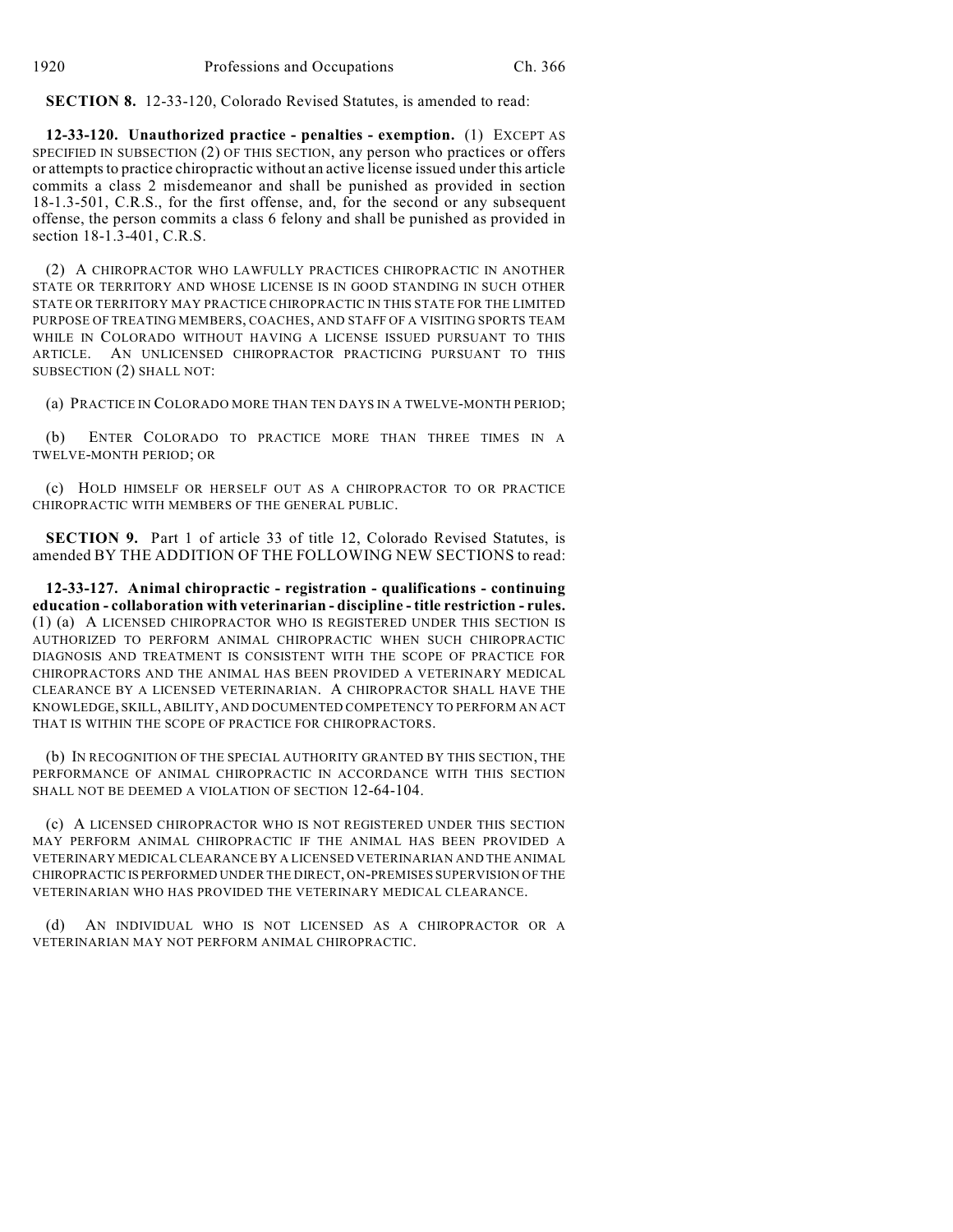(2) THE STATE BOARD OF CHIROPRACTIC EXAMINERS SHALL REGULATE ANIMAL CHIROPRACTIC AND DIAGNOSIS, INCLUDING, WITHOUT LIMITATION, EDUCATIONAL AND CLINICAL REQUIREMENTS FOR THE PERFORMANCE OF ANIMAL CHIROPRACTIC AND THE PROCEDURE FOR REFERRING COMPLAINTS TO THE DEPARTMENT OF REGULATORY AGENCIES REGARDING ANIMAL CHIROPRACTIC DIAGNOSIS AND THERAPY.

(3) **Registry.** (a) THE STATE BOARD OF CHIROPRACTIC EXAMINERS SHALL MAINTAIN A DATABASE OF ALL LICENSED CHIROPRACTORS THAT ARE REGISTERED PURSUANT TO THIS SECTION AND RULES PROMULGATED PURSUANT TO THIS ARTICLE TO PRACTICE ANIMAL CHIROPRACTIC IN THIS STATE. INFORMATION IN THE DATABASE SHALL BE OPEN TO PUBLIC INSPECTION AT ALL TIMES AND SHALL BE EASILY ACCESSIBLE IN ELECTRONIC FORM.

(b) A LICENSED CHIROPRACTOR WHO CHOOSES TO PRACTICE ANIMAL CHIROPRACTIC AND WHO SEEKS REGISTRATION IN ANIMAL CHIROPRACTIC SHALL PROVIDE THE STATE BOARD OF CHIROPRACTIC EXAMINERS WITH REGISTRATION INFORMATION AS REQUIRED BY THE BOARD, WHICH SHALL INCLUDE THE CHIROPRACTOR'S NAME, CURRENT ADDRESS, EDUCATION AND TRAINING IN THE FIELD OF ANIMAL CHIROPRACTIC, ACTIVE COLORADO CHIROPRACTIC LICENSE, AND QUALIFICATIONS TO PERFORM ANIMAL CHIROPRACTIC AND TREATMENT. FORMS FOR CHIROPRACTORS TO PROVIDE SUCH INFORMATION SHALL BE PROVIDED BY THE BOARD.

(4) **Educational qualifications.** A LICENSED CHIROPRACTOR WHO SEEKS REGISTRATION IN ANIMAL CHIROPRACTIC SHALL OBTAIN EDUCATION IN THE FIELD OF ANIMAL CHIROPRACTIC FROM AN ACCREDITED COLLEGE OF VETERINARY MEDICINE, AN ACCREDITED COLLEGE OF CHIROPRACTIC, OR AN EDUCATIONAL PROGRAM DEEMED EQUIVALENT BY MUTUAL AGREEMENT OF THE STATE BOARD OF CHIROPRACTIC EXAMINERS AND THE STATE BOARD OF VETERINARY MEDICINE. THE EDUCATIONAL PROGRAM SHALL CONSIST OF NO FEWER THAN TWO HUNDRED TEN HOURS, SHALL INCLUDE BOTH CLASSROOM INSTRUCTION AND CLINICAL EXPERIENCE, AND SHALL CULMINATE WITH A PROFICIENCY EVALUATION. THE EDUCATIONAL PROGRAM SHALL INCLUDE THE FOLLOWING SUBJECTS:

(a) CHIROPRACTIC TOPICS, INCLUDING:

(I) HISTORY AND SYSTEMS REVIEW;

(II) SUBLUXATION AND VERTEBRAL SUBLUXATION; AND

(III) ADJUSTMENT TECHNIQUES FOR DOGS AND HORSES;

(b) VETERINARY TOPICS SPECIFIC TO CANINE AND EQUINE SPECIES, INCLUDING:

(I) ANATOMY, INCLUDING SACROPELVIC, THORACOLUMBAR, CERVICAL, AND EXTREMITY, INCLUDING NORMAL HOOF ANATOMY AND CARE;

(II) PHYSIOLOGY;

(III) BEHAVIOR;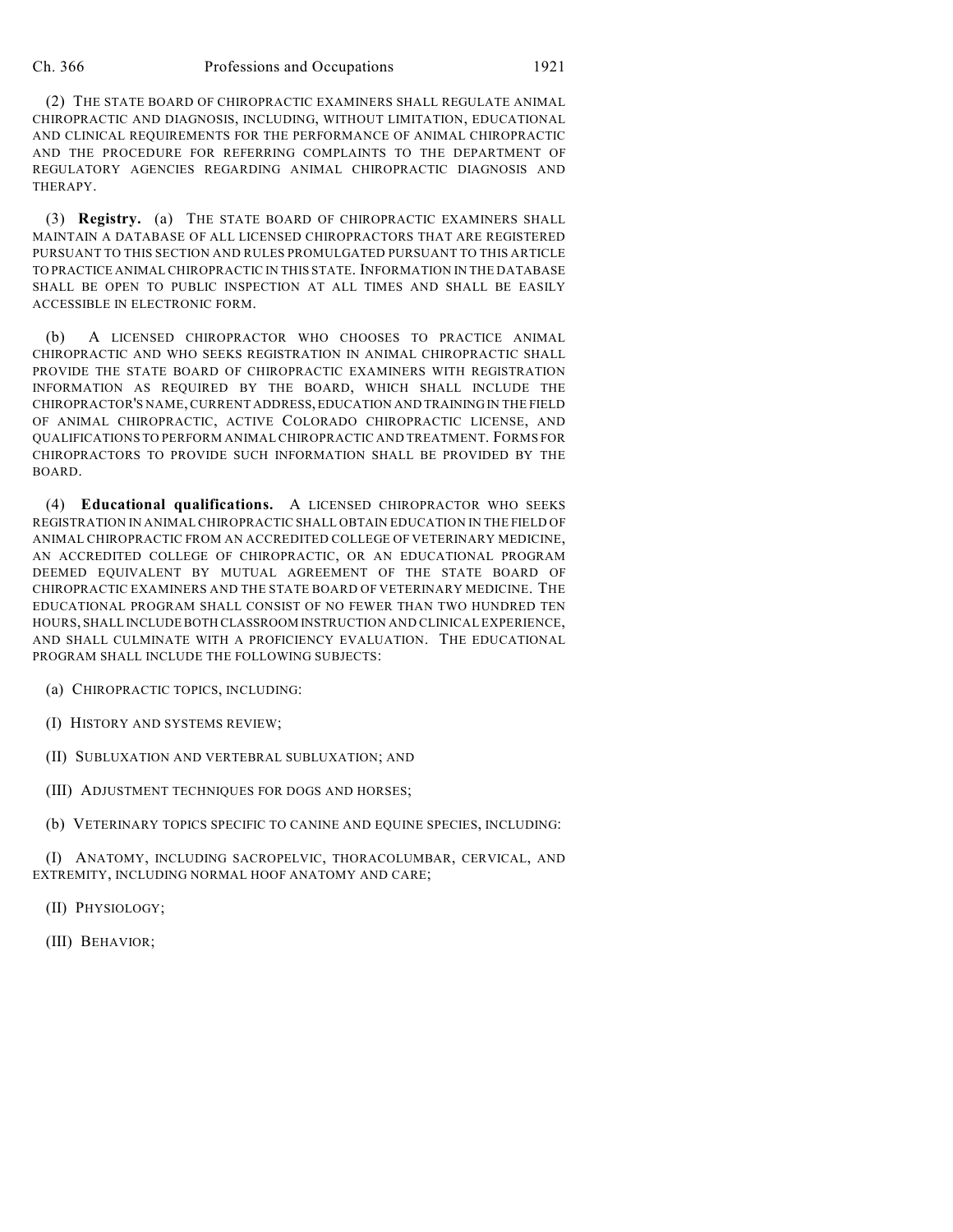(IV) KNOWLEDGE OF BREED ANOMALIES;

(V) RESTRAINT;

(VI) BIOMECHANICS, GAIT, AND LAMENESS;

(VII) NEUROLOGY, NEUROANATOMY, AND NEUROLOGICAL CONDITIONS;

(VIII) DIFFERENTIAL DIAGNOSIS OF NEUROMUSCULOSKELETAL CONDITIONS;

(IX) MOTION PALPATION;

(X) PATHOLOGY; AND

(XI) RADIOGRAPHIC INTERPRETATION;

(c) RECOGNITION OF CANINE AND EQUINE ZOONOTIC AND CONTAGIOUS DISEASES;

(d) ANIMAL-SPECIFIC CASE MANAGEMENT, OUTCOME ASSESSMENT, AND DOCUMENTATION; AND

(e) ANIMAL-SPECIFIC PROFESSIONAL ETHICS AND LEGALITIES.

(5) **Continuing education.** A LICENSED CHIROPRACTOR WHO IS REGISTERED TO PERFORM ANIMAL CHIROPRACTIC SHALL COMPLETE TWENTY HOURS OF CONTINUING EDUCATION PER LICENSING PERIOD THAT IS SPECIFIC TO THE DIAGNOSIS AND TREATMENT OF ANIMALS. ALL CONTINUING EDUCATION COURSES SHALL BE IN THE FIELDS OF STUDY LISTED IN SUBSECTION (4) OF THIS SECTION.

(6) **Records and professional collaboration.** (a) A LICENSED VETERINARIAN WHO PROVIDES VETERINARY MEDICAL CLEARANCE FOR ANIMAL CHIROPRACTIC MAY REQUIRE A VETERINARIAN'S PRESENCE AT ANY CHIROPRACTIC TREATMENT RENDERED PURSUANT TO THE VETERINARY MEDICAL CLEARANCE.

(b) THE CHIROPRACTOR AND THE VETERINARIAN SHALL CONTINUE PROFESSIONAL COLLABORATION AS NECESSARY FOR THE WELL-BEING OF THE ANIMAL PATIENT. THE VETERINARIAN SHALL PROVIDE THE ANIMAL PATIENT'S MEDICAL RECORD TO THE CHIROPRACTOR UPON REQUEST.

(c) THE CHIROPRACTOR SHALL MAINTAIN AN ANIMAL PATIENT RECORD THAT INCLUDES THE WRITTEN VETERINARY MEDICAL CLEARANCE, INCLUDING THE NAME OF THE VETERINARIAN, DATE, AND TIME THE CLEARANCE WAS RECEIVED. THE CHIROPRACTOR SHALL FURNISH A COPY OF THE MEDICAL RECORD TO THE VETERINARIAN UPON THE VETERINARIAN'S REQUEST.

(d) A LICENSED CHIROPRACTOR REGISTERED TO PERFORM ANIMAL CHIROPRACTIC SHALL MAINTAIN COMPLETE AND ACCURATE RECORDS OR PATIENT FILES IN THE CHIROPRACTOR'S OFFICE FOR A MINIMUM OF THREE YEARS.

(7) **Discipline.** COMPLAINTS RECEIVED IN THE OFFICE OF THE STATE BOARD OF CHIROPRACTIC EXAMINERS THAT INCLUDE ALLEGATIONS OF A VIOLATION RELATED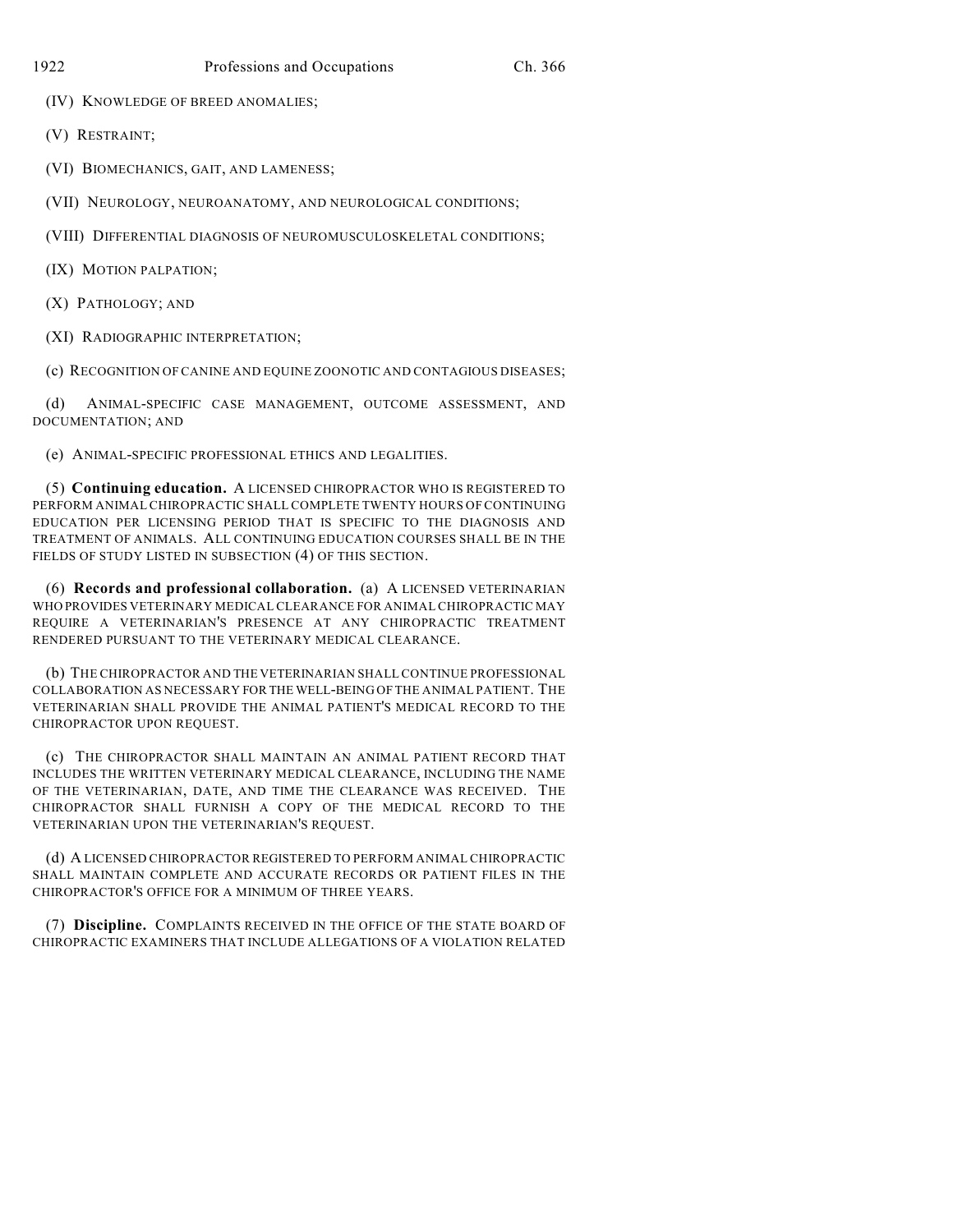TO ANIMAL CHIROPRACTIC SHALL BE FORWARDED TO THE STATE BOARD OF VETERINARY MEDICINE FOR ITS REVIEW AND ADVISORY RECOMMENDATION TO THE STATE BOARD OF CHIROPRACTIC EXAMINERS. THE STATE BOARD OF CHIROPRACTIC EXAMINERS RETAINS THE FINAL AUTHORITY FOR DECISIONS RELATED TO THE DISCIPLINE OF A CHIROPRACTOR.

(8) **Separate treatment room.** A LICENSED CHIROPRACTOR WHO PROVIDES ANIMAL CHIROPRACTIC DIAGNOSIS AND TREATMENT IN THE SAME FACILITY WHERE HUMAN PATIENTS ARE TREATED SHALL MAINTAIN A SEPARATE, NONCARPETED ROOM FOR THE PURPOSE OF ADJUSTING ANIMALS. THE TABLE AND EQUIPMENT USED FOR ANIMALS SHALL NOT BE USED FOR HUMAN PATIENTS.

(9) **Use of title.** ONLY A LICENSED CHIROPRACTOR QUALIFIED AND REGISTERED IN COLORADO TO PERFORM ANIMAL CHIROPRACTIC MAY USE THE TITLES "ANIMAL CHIROPRACTOR", "ANIMAL ADJUSTER", "EQUINE CHIROPRACTOR", OR "EQUINE ADJUSTER". NO CHIROPRACTOR SHALL USE THE TITLES "VETERINARY CHIROPRACTOR" OR "VETERINARY ADJUSTER" UNLESS THE CHIROPRACTOR IS ALSO LICENSED TO PRACTICE VETERINARY MEDICINE IN COLORADO. NOTHING IN THIS SECTION SHALL PROHIBIT A LICENSED VETERINARIAN FROM USING THE TITLES "ANIMAL ADJUSTER" OR "EQUINE ADJUSTER".

(10) **Rules.** THE STATE BOARD OF CHIROPRACTIC EXAMINERS, IN CONSULTATION WITH THE STATE BOARD OF VETERINARY MEDICINE, MAY ESTABLISH BY RULE ANY ADDITIONAL REQUIREMENTS TO BE MET BY A CHIROPRACTOR REGARDING REQUIRED DOCUMENTATION AND ANY OTHER RULES NECESSARY FOR THE IMPLEMENTATION OF THIS SECTION.

(11) NOTHING IN THIS SECTION SHALL BE CONSTRUED TO PROHIBIT, LIMIT, OR ALTER THE PRIVILEGES OR PRACTICES OF ANY OTHER LICENSED PROFESSION, INCLUDING VETERINARIANS, FROM PERFORMING SPINAL, EXTREMITY, OR OTHER ASPECTS OF ADJUSTMENT, MANIPULATION, OR MOBILIZATION ON ANIMALS AS ALLOWED FOR IN THE SCOPE OF THEIR RESPECTIVE PRACTICE ACTS.

**12-33-128. Chiropractic assistants.** A CHIROPRACTOR MAY SUPERVISE UP TO FIVE UNLICENSED PERSONS AS CHIROPRACTIC ASSISTANTS IF SUCH PERSONS HAVE RECEIVED APPROPRIATE TRAINING AS ESTABLISHED BY THE BOARD BY RULE PROMULGATED PURSUANT TO SECTION 12-33-107. A CHIROPRACTIC ASSISTANT MAY PERFORM HIS OR HER DUTIES ONLY UNDER THE DIRECT SUPERVISION OF A CHIROPRACTOR AND ONLY IN THOSE AREAS IN WHICH THE CHIROPRACTIC ASSISTANT HAS THE REQUISITE SKILL AND TRAINING. A CHIROPRACTIC ASSISTANT SHALL NOT PERFORM A DIAGNOSIS, AN ADJUSTMENT, OR ACUPUNCTURE.

**SECTION 10.** 12-64-104 (1), Colorado Revised Statutes, is amended BY THE ADDITION OF A NEW PARAGRAPH to read:

**12-64-104. License requirements and exceptions - definitions.** (1) No person may practice veterinary medicine in this state who is not a licensed veterinarian. No person may practice artificial insemination or ova transplantation of cattle or other animal species in this state except in accordance with section  $12-64-105$  (9) (c). This article shall not be construed to prohibit: